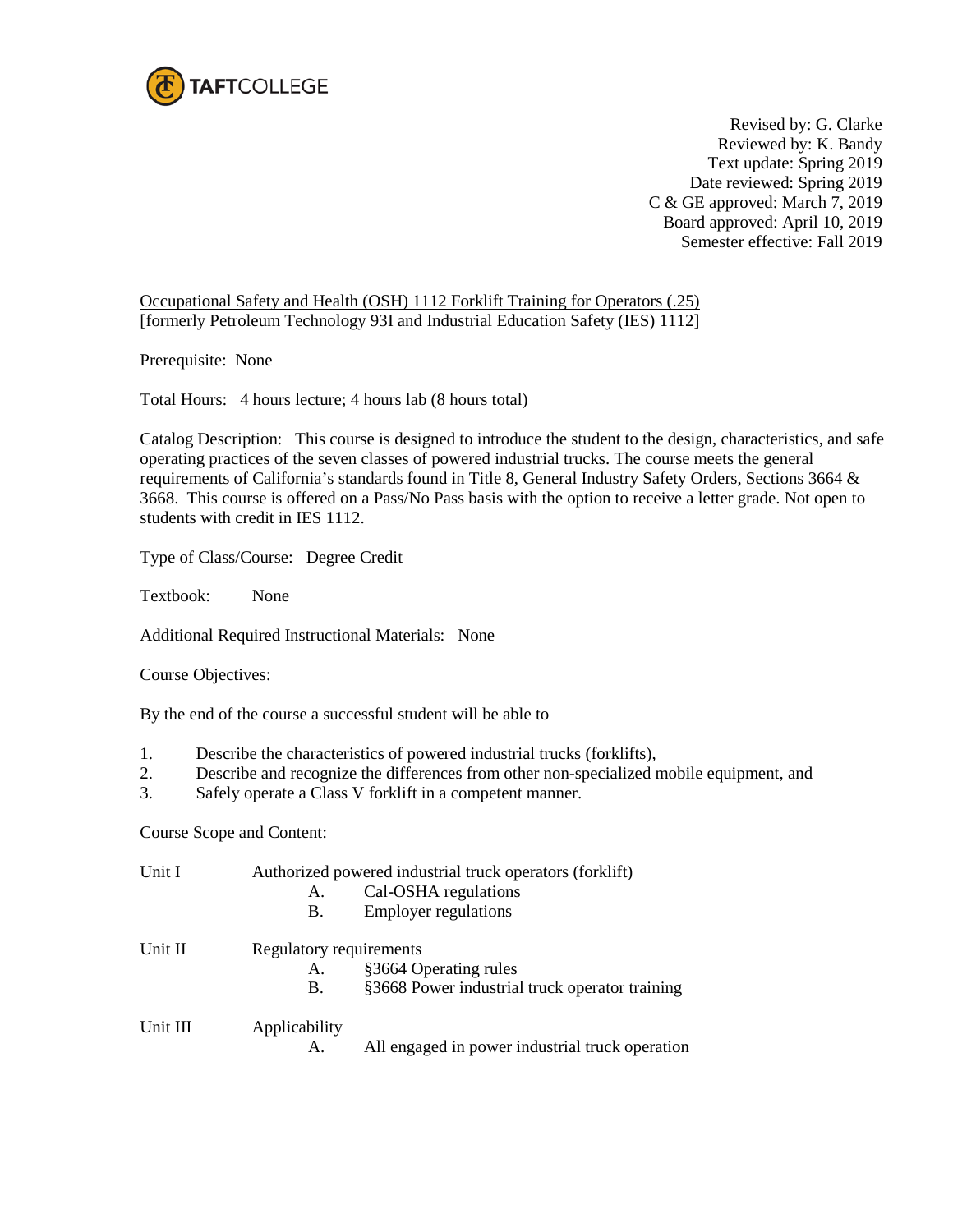

| Unit IV   | Definitions             |                                                         |  |  |
|-----------|-------------------------|---------------------------------------------------------|--|--|
|           | Α.                      | Major components of power industrial truck              |  |  |
| Unit V    |                         | Forklift classification                                 |  |  |
|           | А.                      | Description of seven classes of power industrial trucks |  |  |
| Unit VI   | Principles of operation |                                                         |  |  |
|           | А.                      | Center of gravity                                       |  |  |
|           | <b>B.</b>               | Combined center of gravity                              |  |  |
|           | C.                      | Fulcrum principle                                       |  |  |
|           | D.                      | Stability triangle                                      |  |  |
| Unit VII  | Pre-Use inspection      |                                                         |  |  |
|           | А.                      | General condition                                       |  |  |
|           | <b>B.</b>               | Fluid check                                             |  |  |
|           | $C_{\cdot}$             | Wheels and tires                                        |  |  |
|           | D.                      | Hydraulic cylinders                                     |  |  |
|           | E.                      | Mast                                                    |  |  |
|           | F.                      | Forks                                                   |  |  |
|           | G.                      | <b>Body</b>                                             |  |  |
| Unit VIII | Operation               |                                                         |  |  |
|           | А.                      | Controls and instrumentation                            |  |  |
|           | <b>B.</b>               | Load capacity                                           |  |  |
|           | C.                      | General safety                                          |  |  |
|           | D.                      | General hazards                                         |  |  |
| Unit IX   | Pre-Use walk-around     |                                                         |  |  |
|           | А.                      | Low over hangs                                          |  |  |
|           | <b>B.</b>               | Debris in travel way                                    |  |  |
|           | C.                      | Pedestrian traffic                                      |  |  |
|           | D.                      | Safe passage                                            |  |  |
| Unit X    | Functional testing      |                                                         |  |  |
|           | А.                      | Proper operation of hydraulic controls                  |  |  |
|           | <b>B.</b>               | Proper operation of transmission                        |  |  |
|           | C.                      | Proper operation of brake system                        |  |  |
|           | D.                      | Proper operation of steering system                     |  |  |
|           | Ε.                      | Proper operation of safety devices                      |  |  |
| Unit XI   | Driving/Obstacle course |                                                         |  |  |
|           | А.                      | Safe operation                                          |  |  |
|           | <b>B.</b>               | Use of hydraulic controls                               |  |  |
|           |                         |                                                         |  |  |

Lab Content:

1. Practice driving a Class 5 forklift through a simulated warehouse "road"

Learning Activities Required Outside of Class: None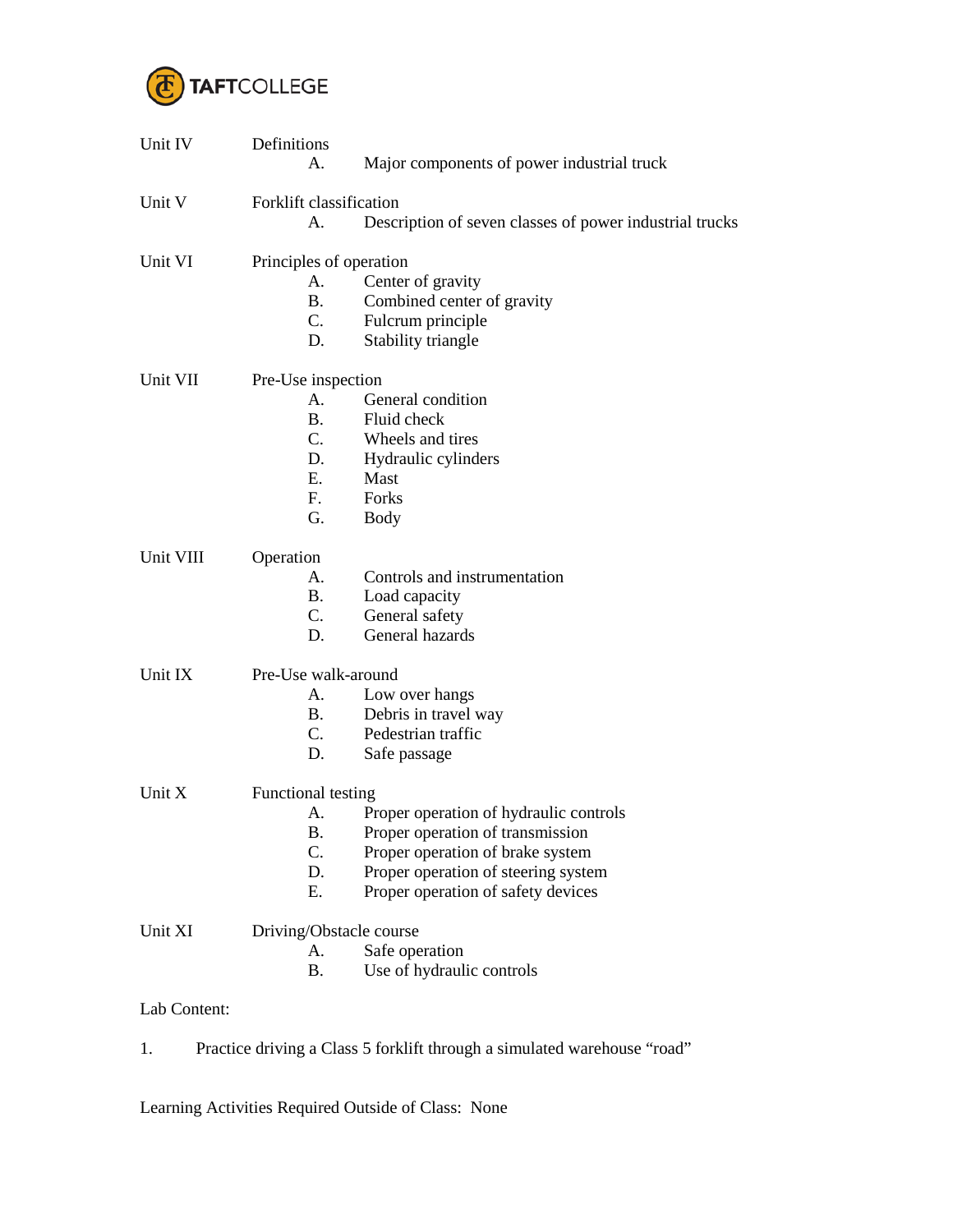

Methods of Instruction:

- 1. Lecture<br>2. Video
- 2. Video<br>3. Driving
- Driving practice

Methods of Evaluation:

- 1. Written final exam<br>2. Check-off driving p
- Check-off driving proficiency

Supplemental Data:

| <b>TOP Code:</b>                       | 095670: Indus Occupational Safe Health                               |
|----------------------------------------|----------------------------------------------------------------------|
| <b>SAM Priority Code:</b>              | C: Clearly Occupational                                              |
| <b>Distance Education:</b>             | Not Applicable                                                       |
| Funding Agency:                        | Y: Not Applicable(funds not used)                                    |
| Program Status:                        | 2: Stand-alone                                                       |
| Noncredit Category:                    | Y: Not Applicable, Credit Course                                     |
| <b>Special Class Status:</b>           | N: Course is not a special class                                     |
| <b>Basic Skills Status:</b>            | N: Course is not a basic skills course                               |
| Prior to College Level:                | Y: Not applicable                                                    |
| Cooperative Work Experience:           | N: Is not part of a cooperative work experience education<br>program |
| Eligible for Credit by Exam:           | NO                                                                   |
| Eligible for Pass/No Pass:             | C: Pass/No Pass                                                      |
| <b>Taft College General Education:</b> | <b>NONE</b>                                                          |